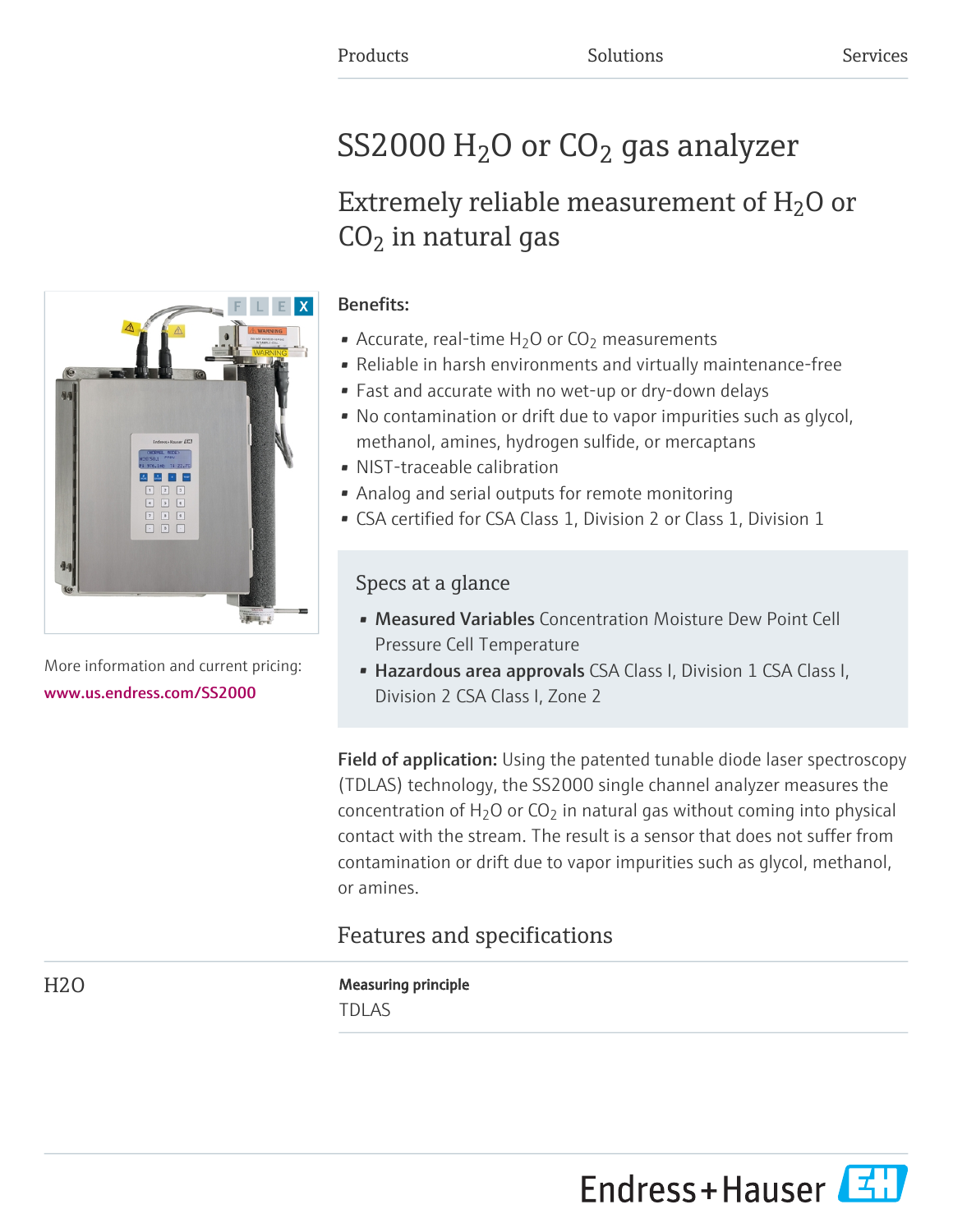#### H<sub>2</sub>O Product Headline

Single channel gas analyzer for moisture (H2O) in the natural gas industry. The sensor measures gas using Tunable Laser Diode Absorption Spectroscopy (TDLAS) to determine the concentration of the gas without coming into physical contact with the stream.

#### Channels

1

#### Analyte and Measurement ranges

H2O (Moisture): 0-100 to 0-5000 ppmv

#### Measured Variables

Concentration Moisture Dew Point Cell Pressure Cell Temperature

#### Ambient Temperature range

-20 to 50°C (-4 to 122°F)

#### Operating Pressure range

Inlet Pressure: 140-350 kPa (20-50 psig) Sample Cell: 700-1400 mbara

#### Analyzer Wetted materials

316L Stainless Steel FKM O-Rings Glass

#### Power supply

100-240 VAC, 50-60 Hz OR 9-16 VDC or 18-32 VDC - optional 1 Amp maximum @ 120 VAC 1.6 Amp @ 24VDC, 3.2 Amp @ 12 VDC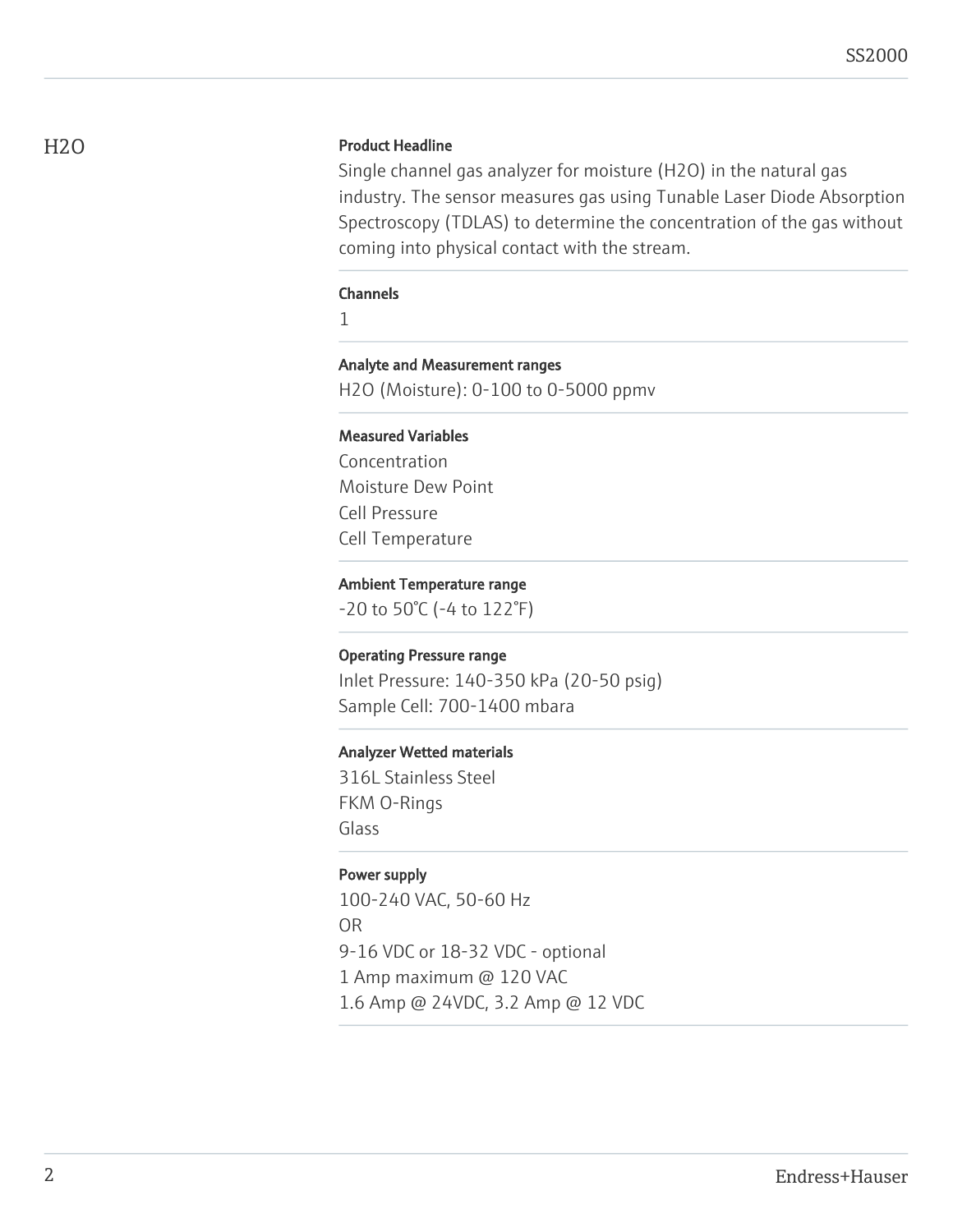#### Communication

Analog Output: 1 or 2 4-20mA Isolated, 1200 ohms @ 24 VDC max load Serial: RS232C Protocol: Modbus Gould RTU or Daniel RTU or ASCII Alarms: 2, General Fault and Concentration Alarms via Modbus and Analog Output(s)

#### Housing materials

Electronics: 304 Stainless Steel (Class I Div 2) Electronics: Cast Aluminum (Class I Div 1) Sample System Panel: Anodized aluminum

#### Hazardous area approvals

CSA Class I, Division 1 CSA Class I, Division 2 CSA Class I, Zone 2

#### Degree of protection

Type 3R (Class I Div 2) Type 4 (Class I Div 1)

#### CO2 Measuring principle

TDLAS

#### Product Headline

Single channel gas analyzer for carbon dioxide (CO2) in the natural gas industry. The sensor measures gas using Tunable Laser Diode Absorption Spectroscopy (TDLAS) to determine the concentration of the gas without coming into physical contact with the stream.

#### Channels

1

#### Analyte and Measurement ranges

CO2 (Carbon Dioxide): 0-5% to 0-50%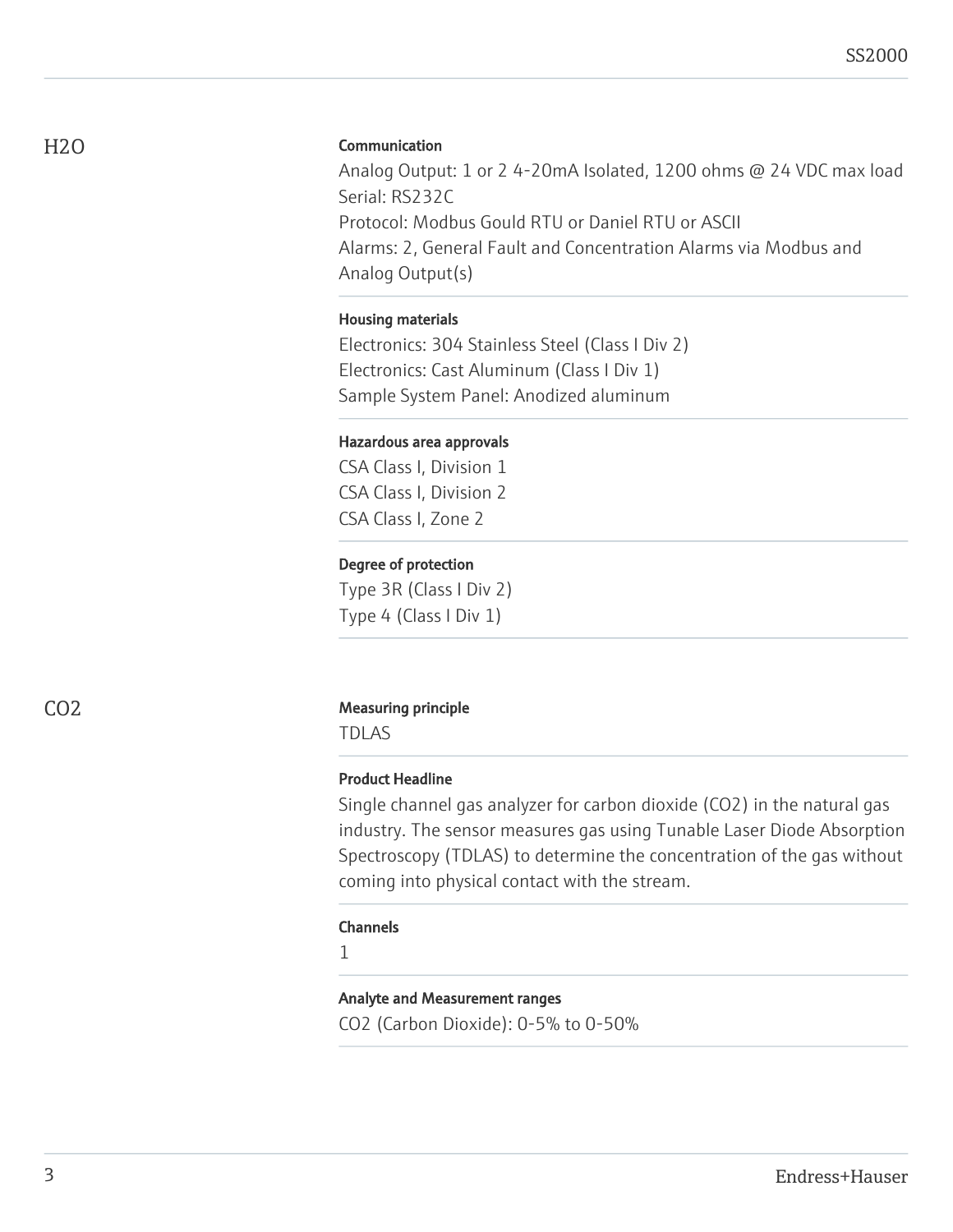#### Measured Variables

Concentration Cell Pressure Cell Temperature

#### Ambient Temperature range

-20 to 50°C (-4 to 122°F)

#### Operating Pressure range

Inlet Pressure: 140-350 kPa (20-50 psig) Sample Cell: 700-1400 mbara

#### Analyzer Wetted materials

316L Stainless Steel FKM O-Rings Glass

#### Power supply

100-240 VAC, 50-60 Hz OR 9-16 VDC or 18-32 VDC - optional 1 Amp maximum @ 120 VAC 1.6 Amps @ 24VDC, 3.2 Amps @ 12 VDC

#### Communication

Analog Output: 1 or 2 4-20mA Isolated, 1200 ohms @ 24 VDC max load Serial: RS232C Protocol: Modbus Gould RTU or Daniel RTU or ASCII Alarms: 2, General Fault and Concentration Alarms via Modbus and Analog Output(s)

#### Housing materials

Electronics: 304 Stainless Steel (Class I Div 2) Electronics: Cast Aluminum (Class I Div 1) Sample System Panel: Anodized aluminum